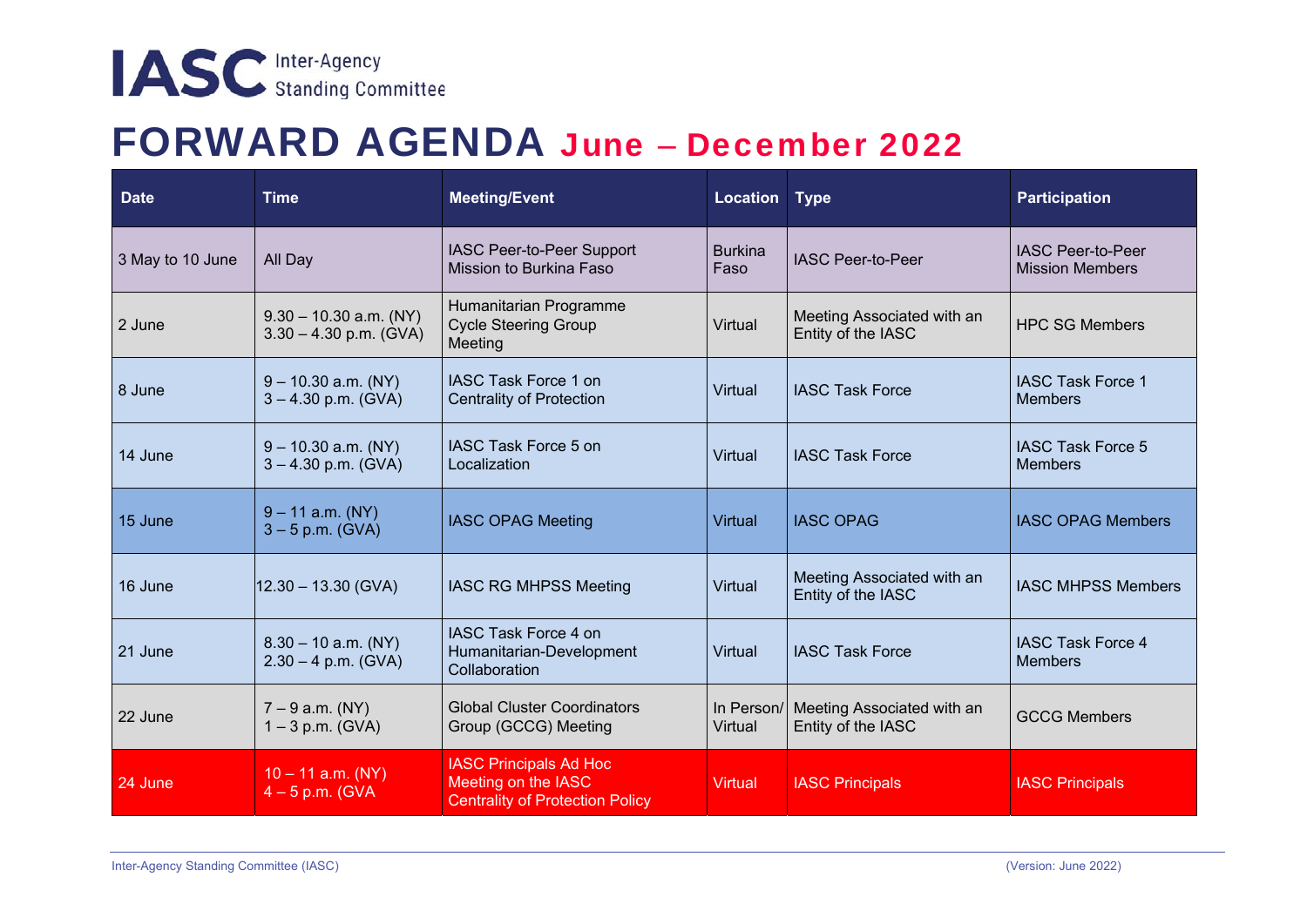## **ASC** Inter-Agency

| 27 June       | 10 a.m. $-$ noon (NY)<br>$4-6$ p.m. (GVA             | <b>IASC Deputies Group Face-</b><br>to-Face Meeting                                   | <b>Virtual</b> | <b>IASC Deputies</b>                                        | <b>IASC Deputies</b>                               |
|---------------|------------------------------------------------------|---------------------------------------------------------------------------------------|----------------|-------------------------------------------------------------|----------------------------------------------------|
| 28 June (TBC) | $8.30 - 10.30$ a.m. (NY)<br>$2.30 - 4.30$ p.m. (GVA) | <b>IASC OPAG Meeting</b>                                                              | <b>Virtual</b> | <b>IASC OPAG</b>                                            | <b>IASC OPAG Members</b>                           |
| 29 June       | $9 - 10.30$ a.m. (NY)<br>$3 - 4.30$ p.m. (GVA)       | IASC Task Force 3 on<br>Preserving Humanitarian<br>Space (focusing on BAI &<br>COTER) | Virtual        | <b>IASC Task Force</b>                                      | <b>IASC Task Force 3</b><br><b>Members</b>         |
| TBC*          | $9 - 10.30$ a.m. (NY)<br>$3 - 4.30$ p.m. (GVA)       | IASC Task Force 2 on<br>Accountability to Affected<br>People                          | Virtual        | <b>IASC Task Force</b>                                      | <b>IASC Task Force 2</b><br><b>Members</b>         |
| July (TBC)    | All Day                                              | IASC Peer-to-Peer Support<br><b>Mission to Ukraine</b>                                | Ukraine        | <b>IASC Peer-to-Peer</b>                                    | <b>IASC Peer-to-Peer</b><br><b>Mission Members</b> |
| 6 July        | 10 a.m. $-$ noon (NY)<br>$4 - 6$ p.m. (GVA)          | <b>IASC All Task Force</b><br><b>Co-Chairs Meeting</b>                                | Virtual        | <b>IASC Task Force Co-Chairs</b>                            | <b>IASC Task Force</b><br>Co-Chairs                |
| 7 July        | $9.30 - 10.30$ a.m. (NY)<br>$3.30 - 4.30$ p.m. (GVA) | Humanitarian Programme<br><b>Cycle Steering Group</b><br>Meeting                      | Virtual        | Meeting Associated with an<br>Entity of the IASC            | <b>HPC SG Members</b>                              |
| 12 July       | $9 - 10.30$ a.m. (NY)<br>$3 - 4.30$ p.m. (GVA)       | IASC Task Force 5 on<br>Localization                                                  | <b>Virtual</b> | <b>IASC Task Force</b>                                      | <b>IASC Task Force 5</b><br><b>Members</b>         |
| 13 July       | $9 - 10.30$ a.m. (NY)<br>$3 - 4.30$ p.m. (GVA)       | IASC Task Force 1 on<br><b>Centrality of Protection</b>                               | Virtual        | <b>IASC Task Force</b>                                      | <b>IASC Task Force 1</b><br><b>Members</b>         |
| 19 July       | $8.30 - 10$ a.m. (NY)<br>$2.30 - 4$ p.m. (GVA)       | IASC Task Force 4 on<br>Humanitarian-Development<br>Collaboration                     | Virtual        | <b>IASC Task Force</b>                                      | <b>IASC Task Force 4</b><br><b>Members</b>         |
| 20 July       | $8 - 10$ a.m. (NY)<br>$2 - 4$ p.m. (GVA)             | <b>Global Cluster Coordinators</b><br>Group (GCCG) Meeting                            | Virtual        | In Person/ Meeting Associated with an<br>Entity of the IASC | <b>GCCG Members</b>                                |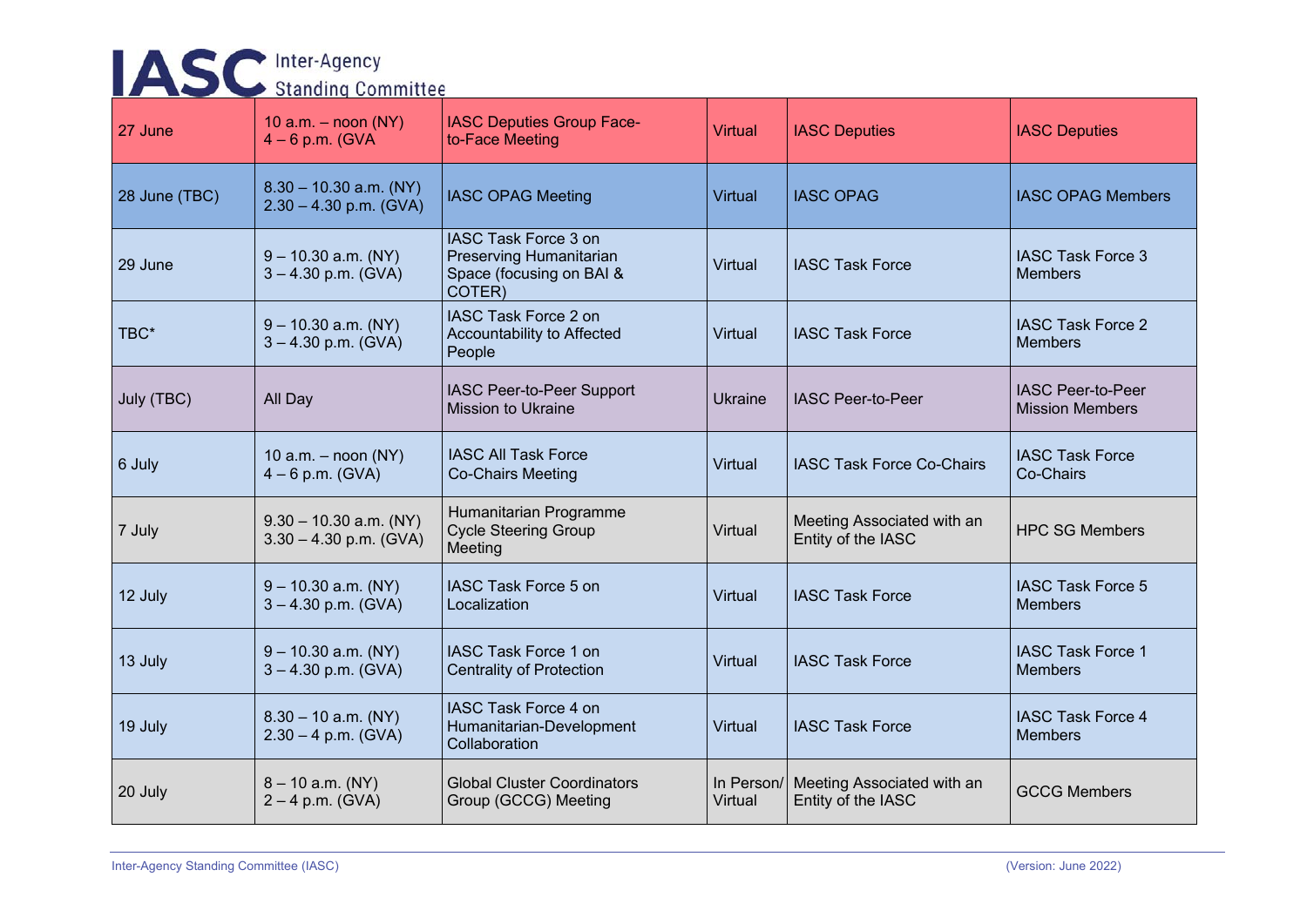| <b>IASC</b> Inter-Agency  |                                                      |                                                                                       |                         |                                                             |                                                    |  |
|---------------------------|------------------------------------------------------|---------------------------------------------------------------------------------------|-------------------------|-------------------------------------------------------------|----------------------------------------------------|--|
| <b>Standing Committee</b> |                                                      |                                                                                       |                         |                                                             |                                                    |  |
| 27 July                   | $9 - 10.30$ a.m. (NY)<br>$3 - 4.30$ p.m. (GVA)       | IASC Task Force 3 on<br>Preserving Humanitarian<br>Space (focusing on BAI &<br>COTER) | Virtual                 | <b>IASC Task Force</b>                                      | <b>IASC Task Force 3</b><br><b>Members</b>         |  |
| 4 August                  | $9.30 - 10.30$ a.m. (NY)<br>$3.30 - 4.30$ p.m. (GVA) | Humanitarian Programme<br><b>Cycle Steering Group</b><br>Meeting                      | Virtual                 | Meeting Associated with an<br>Entity of the IASC            | <b>HPC SG Members</b>                              |  |
| 9 August                  | $9 - 10.30$ a.m. (NY)<br>$3 - 4.30$ p.m. (GVA)       | IASC Task Force 5 on<br>Localization                                                  | Virtual                 | <b>IASC Task Force</b>                                      | <b>IASC Task Force 5</b><br><b>Members</b>         |  |
| 10 August                 | $9 - 10.30$ a.m. (NY)<br>$3 - 4.30$ p.m. (GVA)       | <b>IASC Task Force 1 on</b><br><b>Centrality of Protection</b>                        | Virtual                 | <b>IASC Task Force</b>                                      | <b>IASC Task Force 1</b><br><b>Members</b>         |  |
| 16 August                 | $8.30 - 10$ a.m. (NY)<br>$2.30 - 4$ p.m. (GVA)       | IASC Task Force 4 on<br>Humanitarian-Development<br>Collaboration                     | Virtual                 | <b>IASC Task Force</b>                                      | <b>IASC Task Force 4</b><br><b>Members</b>         |  |
| 17 August                 | $8 - 10$ a.m. (NY)<br>$2 - 4$ p.m. (GVA)             | <b>Global Cluster Coordinators</b><br>Group (GCCG) Meeting                            | Virtual                 | In Person/ Meeting Associated with an<br>Entity of the IASC | <b>GCCG Members</b>                                |  |
| 31 August                 | $9 - 10.30$ a.m. (NY)<br>$3 - 4.30$ p.m. (GVA)       | IASC Task Force 3 on<br>Preserving Humanitarian<br>Space (focusing on BAI &<br>COTER) | Virtual                 | <b>IASC Task Force</b>                                      | <b>IASC Task Force 3</b><br><b>Members</b>         |  |
| 1 September               | $9.30 - 10.30$ a.m. (NY)<br>$3.30 - 4.30$ p.m. (GVA) | Humanitarian Programme<br><b>Cycle Steering Group</b><br>Meeting                      | Virtual                 | Meeting Associated with an<br>Entity of the IASC            | <b>HPC SG Members</b>                              |  |
| 6 September (TBC)         | $8 - 11$ a.m. (NY)<br>$2 - 5$ p.m. (GVA)             | <b>IASC OPAG Meeting</b>                                                              | <b>Virtual</b>          | <b>IASC OPAG</b>                                            | <b>IASC OPAG Members</b>                           |  |
| September (TBC)           | All Day                                              | <b>IASC Peer-to-Peer</b><br>Operational Peer Review in<br>Sudan and Myanmar           | Sudan<br>and<br>Myanmar | <b>IASC Peer-to-Peer</b>                                    | <b>IASC Peer-to-Peer</b><br><b>Mission Members</b> |  |
| 13 September              | $9 - 10.30$ a.m. (NY)<br>$3 - 4.30$ p.m. (GVA)       | IASC Task Force 5 on<br>Localization                                                  | Virtual                 | <b>IASC Task Force</b>                                      | <b>IASC Task Force 5</b><br><b>Members</b>         |  |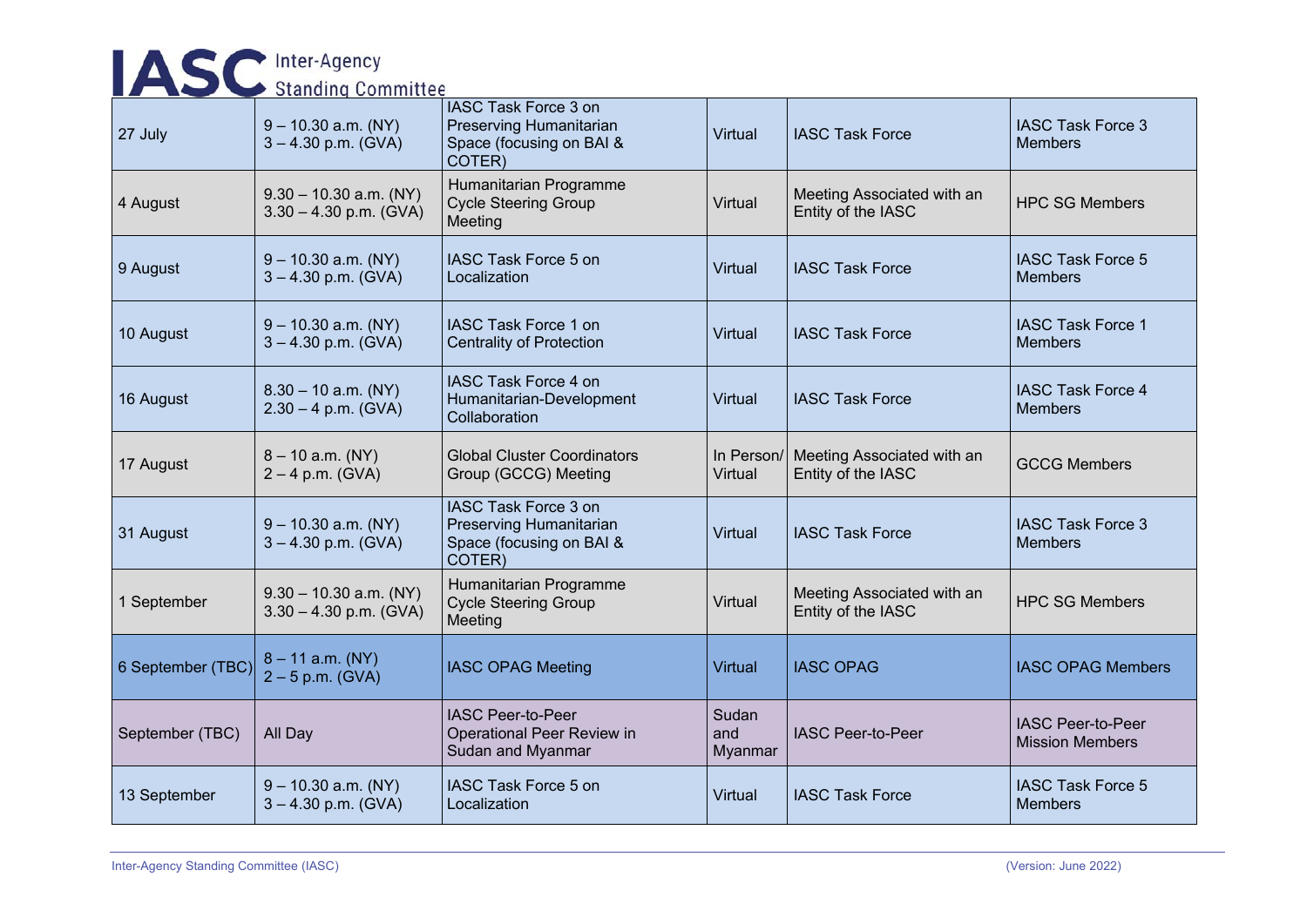| <b>IASC</b> Inter-Agency<br><b>Standing Committee</b> |                                                      |                                                                                       |                       |                                                  |                                            |  |
|-------------------------------------------------------|------------------------------------------------------|---------------------------------------------------------------------------------------|-----------------------|--------------------------------------------------|--------------------------------------------|--|
| 14 September                                          | $9 - 10.30$ a.m. (NY)<br>$3 - 4.30$ p.m. (GVA)       | IASC Task Force 1 on<br><b>Centrality of Protection</b>                               | Geneva                | <b>IASC Task Force</b>                           | <b>IASC Task Force 1</b><br><b>Members</b> |  |
| 14 September                                          | $8 - 10$ a.m. (NY)<br>$2 - 4$ p.m. (GVA)             | <b>Global Cluster Coordinators</b><br>Group (GCCG) Meeting                            | In Person/<br>Virtual | Meeting Associated with an<br>Entity of the IASC | <b>GCCG Members</b>                        |  |
| 16 September                                          | <b>All Day</b>                                       | IASC Deputies Group Face-<br>to-Face Meeting                                          | Geneva                | <b>IASC Deputies</b>                             | <b>IASC Deputies</b>                       |  |
| 20 September                                          | $8.30 - 10$ a.m. (NY)<br>$2.30 - 4$ p.m. (GVA)       | IASC Task Force 4 on<br>Humanitarian-Development<br>Collaboration                     | Virtual               | <b>IASC Task Force</b>                           | <b>IASC Task Force 4</b><br><b>Members</b> |  |
| 28 September                                          | $9 - 10.30$ a.m. (NY)<br>$3 - 4.30$ p.m. (GVA)       | IASC Task Force 3 on<br>Preserving Humanitarian<br>Space (focusing on BAI &<br>COTER) | Virtual               | <b>IASC Task Force</b>                           | <b>IASC Task Force 3</b><br><b>Members</b> |  |
| 4 October (TBC)                                       | All Day                                              | <b>IASC OPAG Face-to-Face</b><br>Meeting                                              | Geneva                | <b>IASC OPAG</b>                                 | <b>IASC OPAG Members</b>                   |  |
| 6 October                                             | $9.30 - 10.30$ a.m. (NY)<br>$3.30 - 4.30$ p.m. (GVA) | Humanitarian Programme<br><b>Cycle Steering Group</b><br>Meeting                      | Virtual               | Meeting Associated with an<br>Entity of the IASC | <b>HPC SG Members</b>                      |  |
| 11 October                                            | $9 - 10.30$ a.m. (NY)<br>$3 - 4.30$ p.m. (GVA)       | IASC Task Force 5 on<br>Localization                                                  | Virtual               | <b>IASC Task Force</b>                           | <b>IASC Task Force 5</b><br><b>Members</b> |  |
| 12 October                                            | $8 - 10$ a.m. (NY)<br>$2 - 4$ p.m. (GVA)             | <b>Global Cluster Coordinators</b><br>Group (GCCG) Meeting                            | In Person/<br>Virtual | Meeting Associated with an<br>Entity of the IASC | <b>GCCG Members</b>                        |  |
| 12 October                                            | $9 - 10.30$ a.m. (NY)<br>$3 - 4.30$ p.m. (GVA)       | IASC Task Force 1 on<br><b>Centrality of Protection</b>                               | Virtual               | <b>IASC Task Force</b>                           | <b>IASC Task Force 1</b><br><b>Members</b> |  |
| 18 October                                            | $8.30 - 10$ a.m. (NY)<br>$2.30 - 4$ p.m. (GVA)       | IASC Task Force 4 on<br>Humanitarian-Development<br>Collaboration                     | Virtual               | <b>IASC Task Force</b>                           | <b>IASC Task Force 4</b><br><b>Members</b> |  |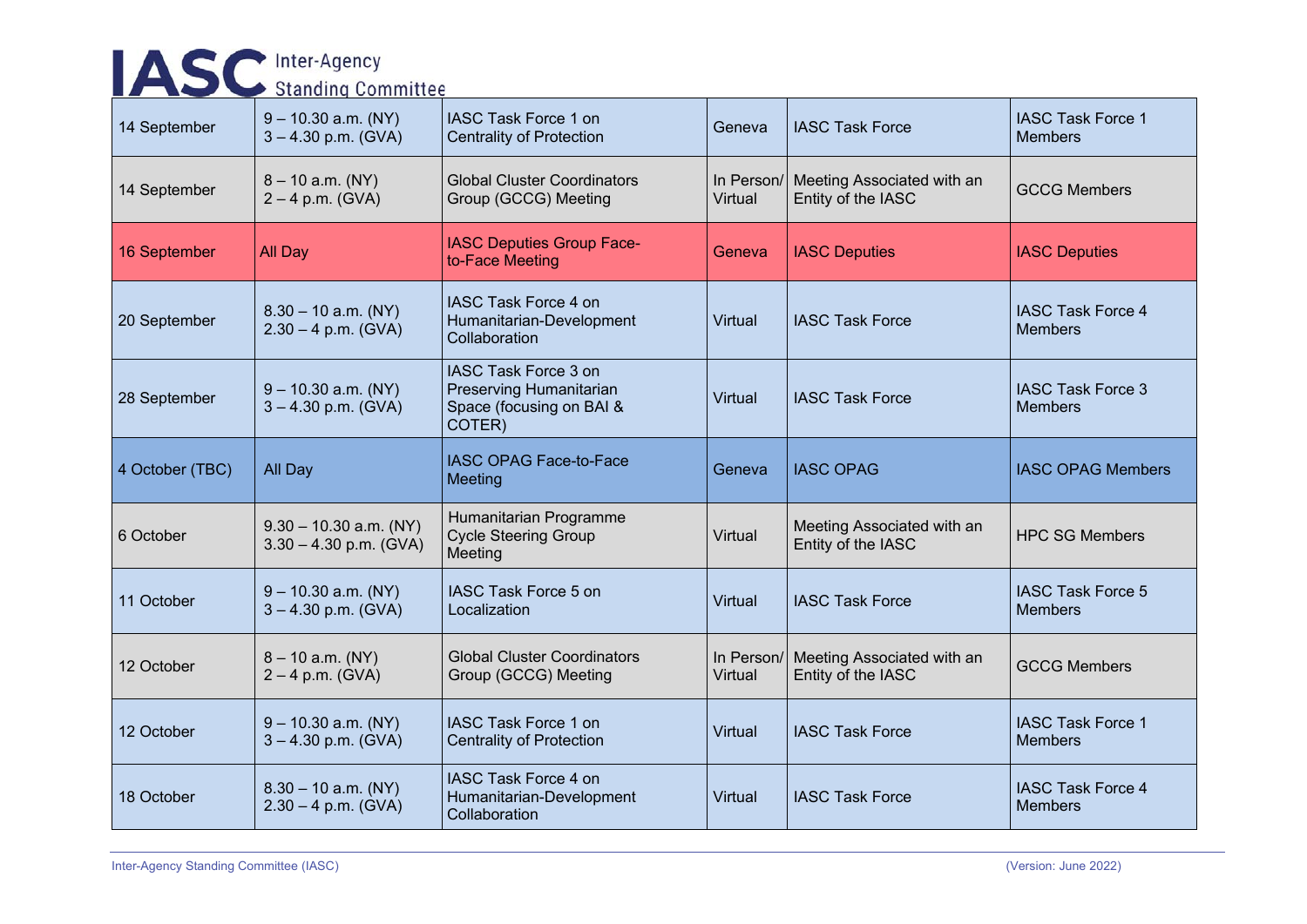| <b>IASC</b> Inter-Agency  |                                                       |                                                                                              |                       |                                                  |                                            |  |
|---------------------------|-------------------------------------------------------|----------------------------------------------------------------------------------------------|-----------------------|--------------------------------------------------|--------------------------------------------|--|
| <b>Standing Committee</b> |                                                       |                                                                                              |                       |                                                  |                                            |  |
| 26 October                | $9 - 10.30$ a.m. (NY)<br>$3 - 4.30$ p.m. (GVA)        | <b>IASC Task Force 3 on</b><br>Preserving Humanitarian<br>Space (focusing on BAI &<br>COTER) | Virtual               | <b>IASC Task Force</b>                           | <b>IASC Task Force 3</b><br><b>Members</b> |  |
| 1 November (TBC)          | $9.30 - 12.30$ a.m. (NY)<br>$2.30 - 5.30$ p.m. (GVA)  | <b>IASC OPAG Meeting</b>                                                                     | <b>Virtual</b>        | <b>IASC OPAG</b>                                 | <b>IASC OPAG Members</b>                   |  |
| 3 November                | $10.30 - 11.30$ a.m. (NY)<br>$3.30 - 4.30$ p.m. (GVA) | Humanitarian Programme<br><b>Cycle Steering Group</b><br>Meeting                             | Virtual               | Meeting Associated with an<br>Entity of the IASC | <b>HPC SG Members</b>                      |  |
| 8 November                | $9 - 10.30$ a.m. (NY)<br>$3 - 4.30$ p.m. (GVA)        | IASC Task Force 5 on<br>Localization                                                         | Virtual               | <b>IASC Task Force</b>                           | <b>IASC Task Force 5</b><br><b>Members</b> |  |
| 9 November                | $8 - 10$ a.m. (NY)<br>$2 - 4$ p.m. (GVA)              | <b>Global Cluster Coordinators</b><br>Group (GCCG) Meeting                                   | In Person/<br>Virtual | Meeting Associated with an<br>Entity of the IASC | <b>GCCG Members</b>                        |  |
| 9 November                | $9 - 10.30$ a.m. (NY)<br>$3 - 4.30$ p.m. (GVA)        | IASC Task Force 1 on<br><b>Centrality of Protection</b>                                      | <b>Virtual</b>        | <b>IASC Task Force</b>                           | <b>IASC Task Force 1</b><br><b>Members</b> |  |
| 15 November               | $8.30 - 10$ a.m. (NY)<br>$2.30 - 4$ p.m. (GVA)        | IASC Task Force 4 on<br>Humanitarian-Development<br>Collaboration                            | Virtual               | <b>IASC Task Force</b>                           | <b>IASC Task Force 4</b><br><b>Members</b> |  |
| 30 November               | $9 - 10.30$ a.m. (NY)<br>$3 - 4.30$ p.m. (GVA)        | IASC Task Force 3 on<br>Preserving Humanitarian<br>Space (focusing on BAI &<br>COTER)        | Virtual               | <b>IASC Task Force</b>                           | <b>IASC Task Force 3</b><br><b>Members</b> |  |
| 1 December                | $9.30 - 10.30$ a.m. (NY)<br>$3.30 - 4.30$ p.m. (GVA)  | Humanitarian Programme<br><b>Cycle Steering Group</b><br>Meeting                             | Virtual               | Meeting Associated with an<br>Entity of the IASC | <b>HPC SG Members</b>                      |  |
| December (TBC)            | All day                                               | <b>IASC Principals Bi-Annual</b><br>Face-to-Face meeting                                     | In Person             | <b>IASC Principals</b>                           | <b>IASC Principals</b>                     |  |
| 7 December                | $8 - 10$ a.m. (NY)<br>$2 - 4$ p.m. (GVA)              | <b>Global Cluster Coordinators</b><br>Group (GCCG) Meeting                                   | In Person/<br>Virtual | Meeting Associated with an<br>Entity of the IASC | <b>GCCG Members</b>                        |  |